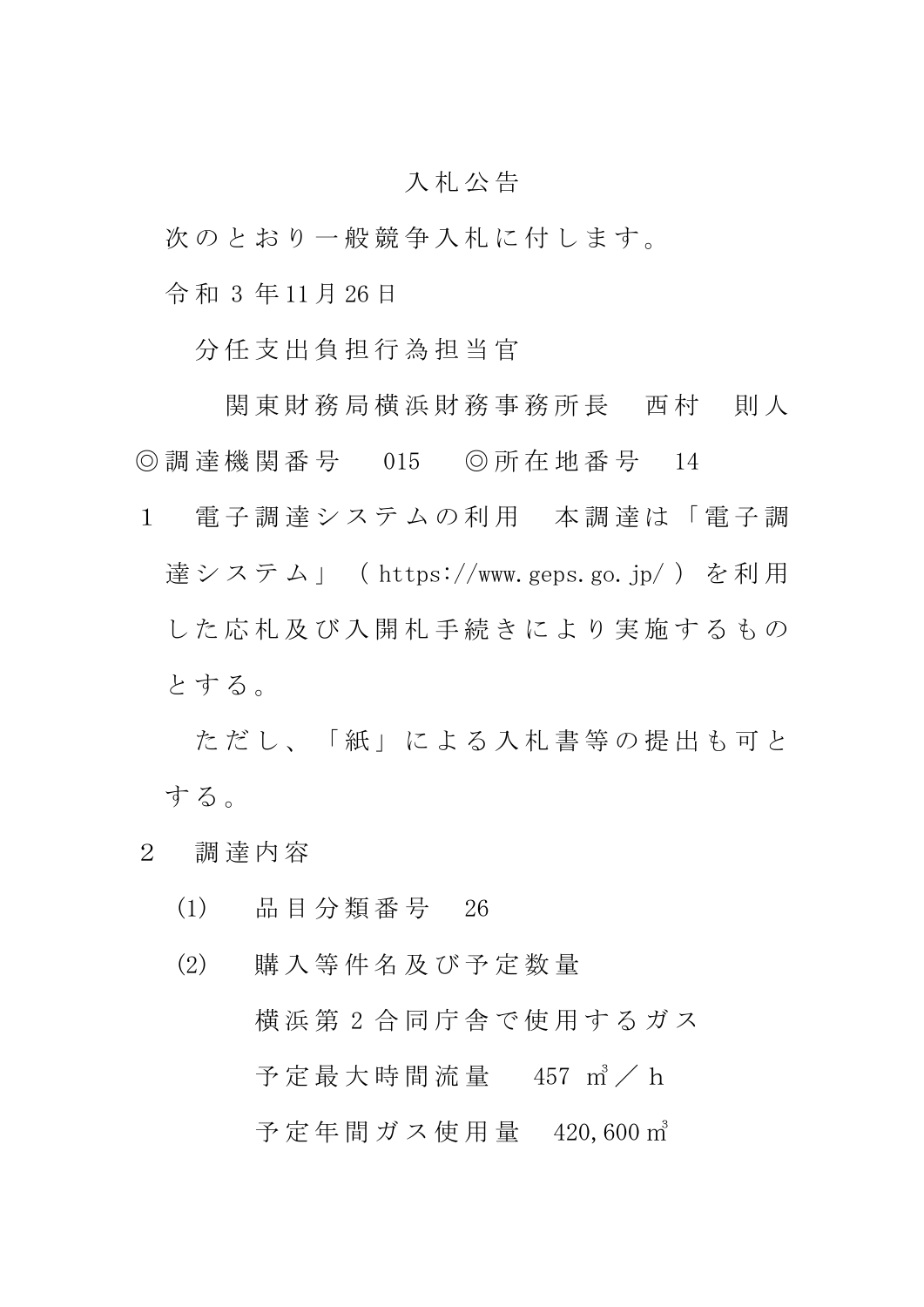- (3) 調 達 件 名 の 特 質 等 入 札 説 明 書 に よ る 。
- (4) 供 給 期 間 令 和 4 年 4 月 1 日 か ら 令 和 5 年 3 月 31 日 ま で 。
- (5) 需 要 場 所 入 札 説 明 書 に よ る 。
- (6) 入 札 方 法 入 札 金 額 は 入 札 者 に お い て 設 定 す る 使 用 ガ ス 量 に 対 す る 単 価 ( ㎥ 単 価 ( 小 数 点 第 3 位 ま で )、 同 一 月 に お い て は 単一のものとする。)を根拠とし、当局が 提示する予定ガス使用量の対価を入札書に 記載された入札金額に従って計算した総価 を記載すること。落札の決定に当たっては、 当 該 総 価 の 110 分 の 100 に 相 当 す る 金 額 に て 行 う の で 、 当 該 総 価 の 110 分 の 100 に 相 当する金額を当該総価と併せて記載するこ と 。

なお、落札価格は、当局が提示する予定 年間ガス使用量の対価を入札書に記載され た入札金額に従って計算した総価とするが、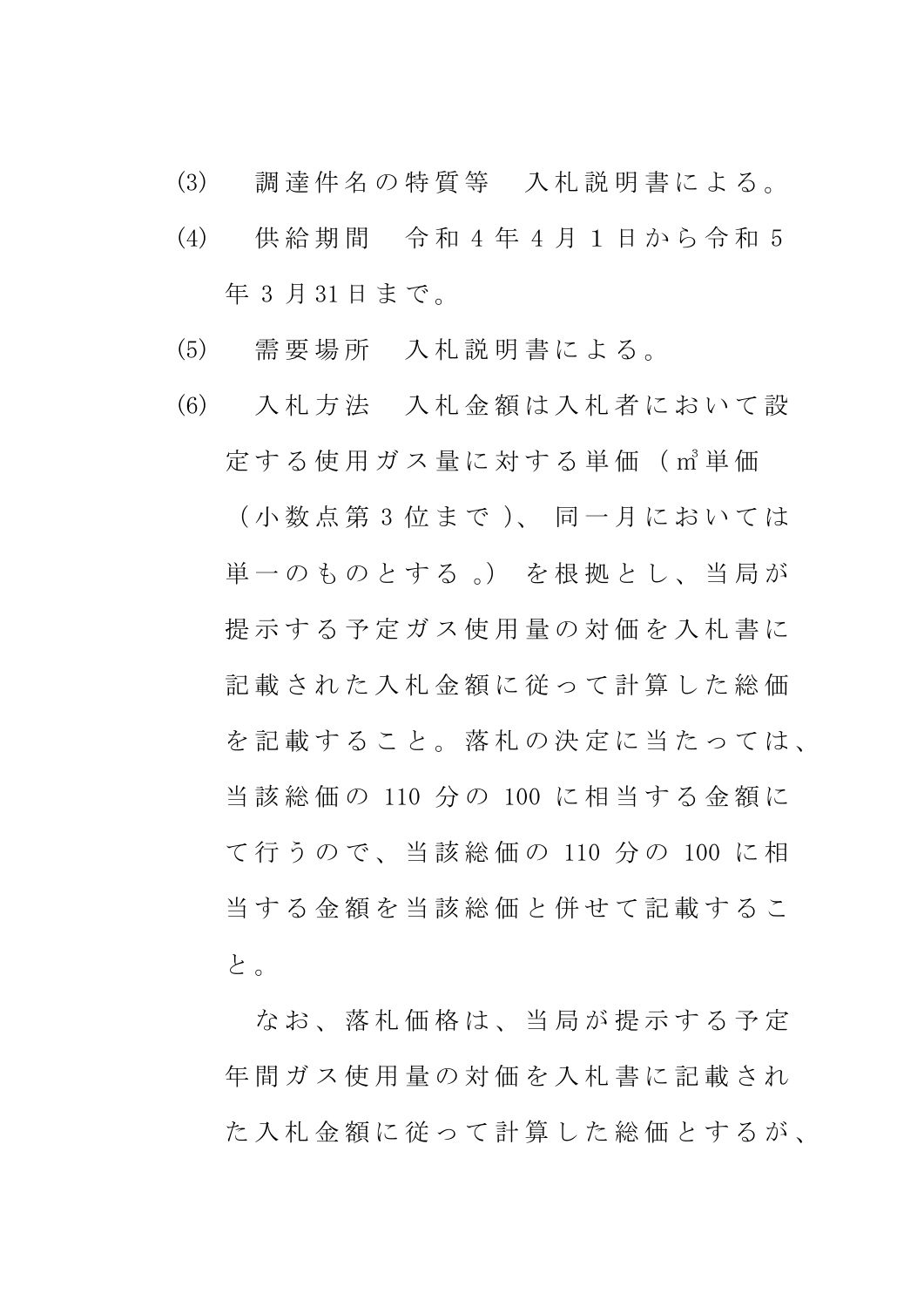当 該 総 価 の 110 分 の 100 に 相 当 す る 金 額 は 、 消 費 税 及 び 地 方 消 費 税 に 係 る 課 税 事 業 者 で あるか免税事業者であるかを問わず、入札 書に記載すること。

- 3 競 争 参 加 資 格
	- (1) 予 算 決 算 及 び 会 計 令 第 7 0 条 の 規 定 に 該 当しない者であること。なお、未成年者、被 保佐人又は被補助人であって、契約締結のた めに必要な同意を得ている者は、同条中、特 別 の 理 由 が あ る 場 合 に 該 当 す る 。
	- (2) 予 算 決 算 及 び 会 計 令 第 7 1 条 の 規 定 に 該 当 し な い 者 で あ る こ と 。
	- (3) 令 和 元 ・ 2 ・ 3 年 度 ( 平 成 3 1 ・ 3 2 ・ 3 3 年 度 ) 財 務 省 競 争 参 加 資 格 ( 全 省 庁 統 一 資格)において、資格の種類が「物品の製造」 又 は 「 物 品 の 販 売 」 で あ っ て 「 A 」 又 は 「 B 」 の等級に格付けされ関東·甲信越地域の競争 参加資格を有する者、又は、当該競争参加資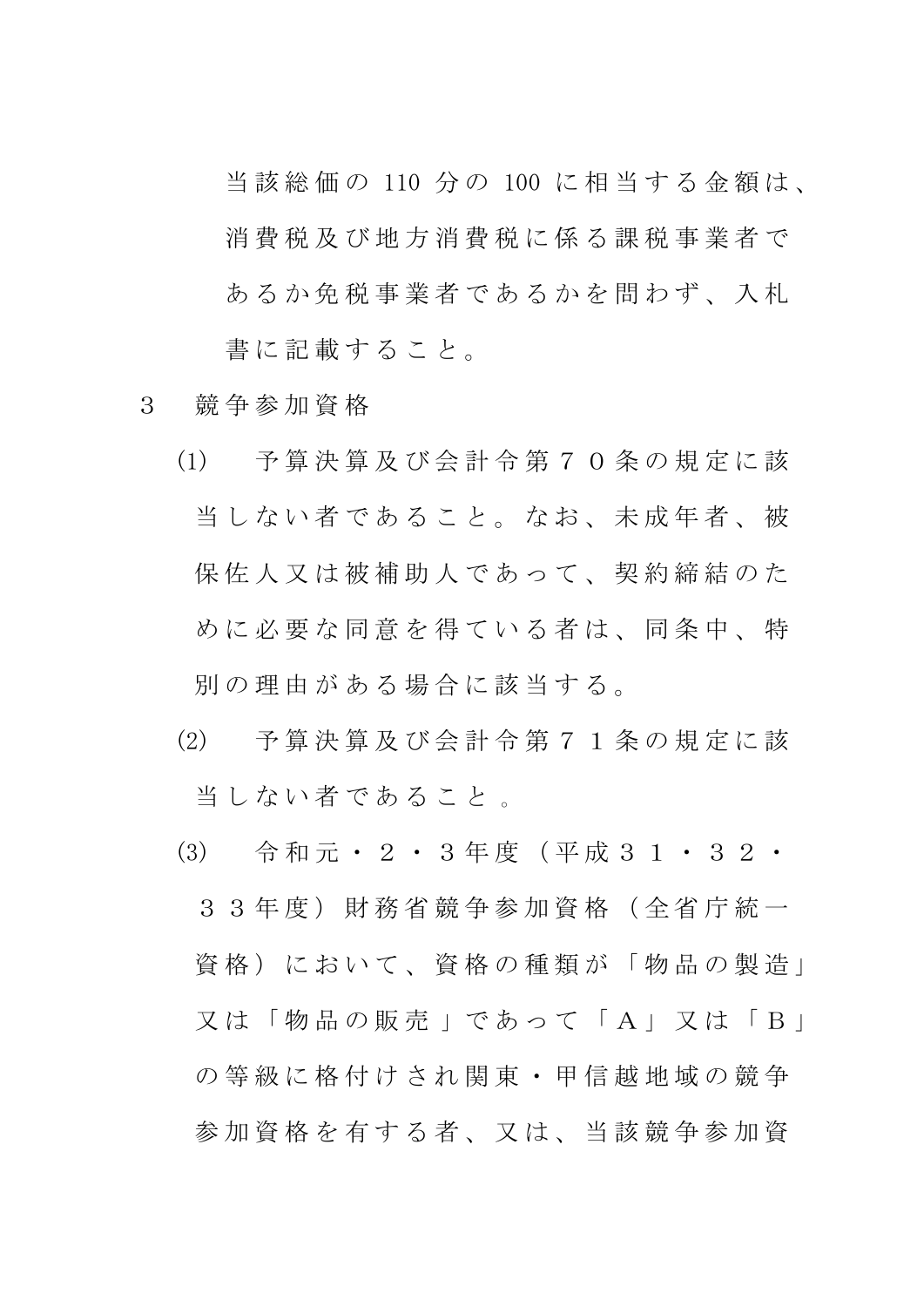格を有していない者で、入札申込期限までに 競争参加資格審査を受け、競争参加資格者名 簿 に 登 載 さ れ た 者 で あ る こ と 。 な お 、 競 争 参 加資格の申請は、「競争参加者の資格に関す る 公 示 」 ( 令 和 2 年 3 月 31 日 付 官 報 ) に 記 載 されている時期及び場所で受け付ける。

- (4) 当 該 地 方 支 分 部 局 の 所 属 担 当 官 と 締 結 し た契約に関し、契約に違反し、または同担当 官が実施した入札の落札者となりながら、正 当な理由なくして契約を拒み、ないしは入札 等 当 該 地 方 支 分 部 局 の 業 務 に 関 し 不 正 又 は 不 誠実な行為をし、契約の相手方として不適当 であると認められる者でないこと。
- (5) 各 省 各 庁 か ら 指 名 停 止 等 を 受 け て い な い 者(分任支出負担行為担当官が特に認める者 を含む 。) であること。
- (6) 経 営 の 状 況 又 は 信 用 度 が 極 端 に 悪 化 し て いないと認められる者であり、適正な契約の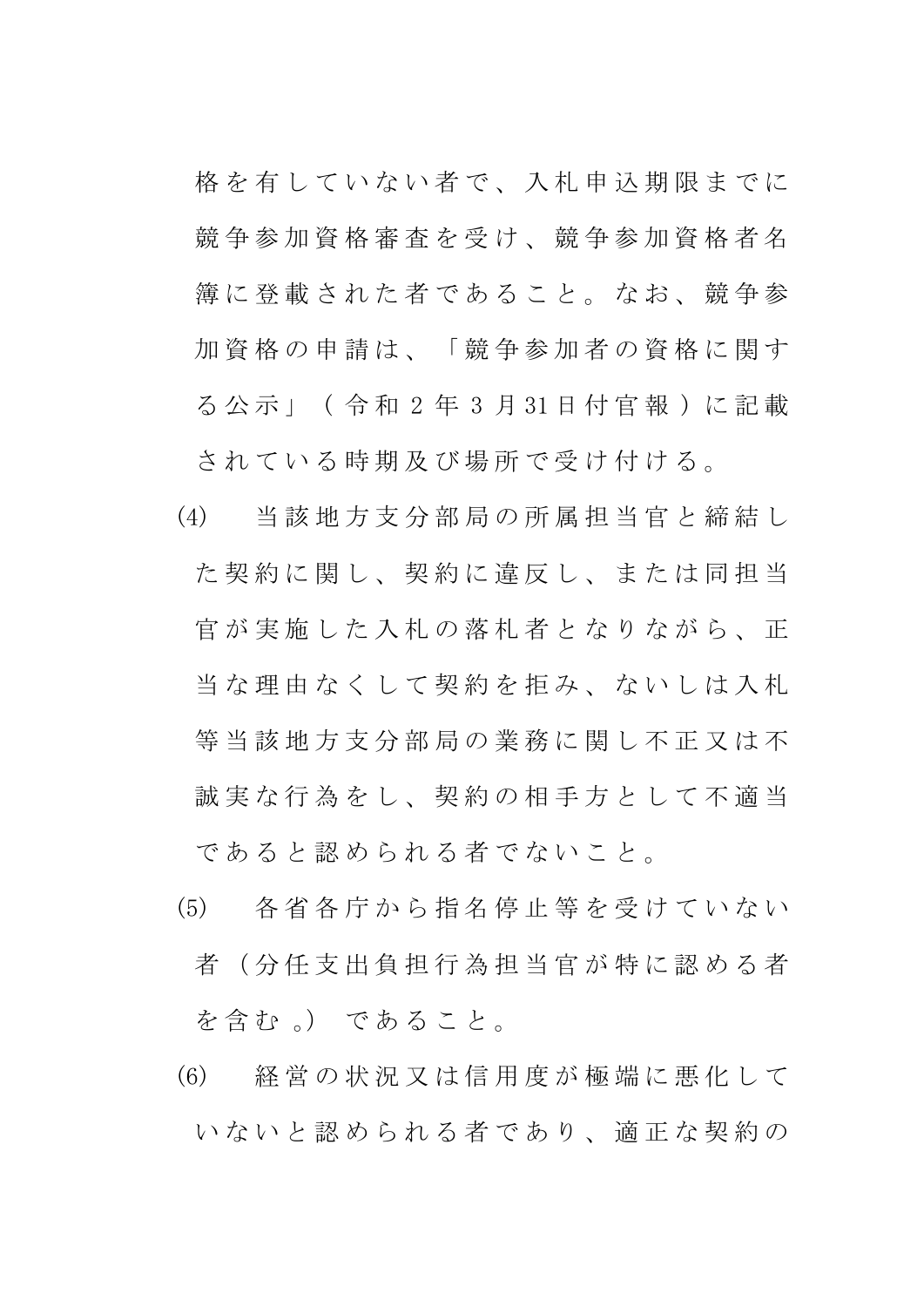履行が確保される者であること。

- (7) ガ ス 事 業 法 第 3 条 の 規 定 に 基 づ き 、 ガ ス 小 売 事 業 者 と し て の 登 録 を 受 け て い る 者 で あ る こ と 。
- (8) 入 札 説 明 書 の 交 付 を 受 け た 者 で あ る こ と 。
- (9) 競 争 に 参 加 す る た め に 必 要 な 競 争 参 加 申 込書を入札申込期限までに提出し、その審査 に合格した者であること。
- 4 入 札 書 の 提 出 場 所 等
	- (1) 入 札 書 の 提 出 場 所 、 契 約 条 項 を 示 す 場 所 、 入 札 説 明 書 の 交 付 場 所 及 び 問 い 合 わ せ 先 〒 231 - 0003 神 奈 川 県 横 浜 市 中 区 北 仲 通 5 - 57 横浜第 2 合同庁舎 関東財務局横浜 財 務 事 務 所 総 務 課 合 同 庁 舎 管 理 室 合 同 庁 舎 管 理 第 2 係 長 池 畠 一 貴 電 話 045 - 211  $- 1295$
	- (2) 入 札 説 明 書 の 交 付 方 法
		- ① 下 記 (3) の 期 限 ま で に 電 子 調 達 シ ス テ ム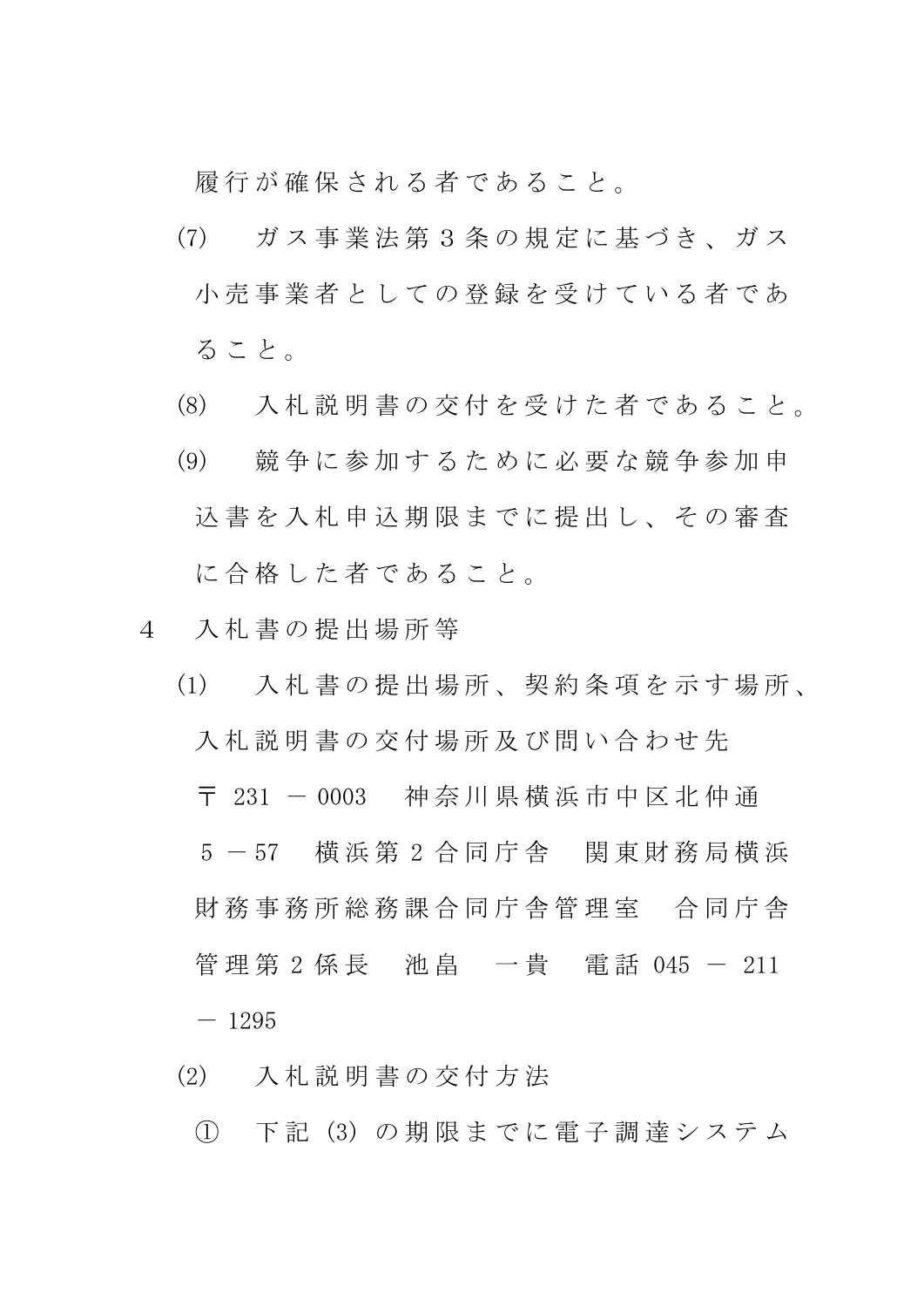を利用して取得すること。

② 電 子 メ ー ル に よ る 入 札 説 明 書 の 交 付 を 希 望する場合は、下記のメールアドレスにそ の旨連絡すること。

【 メ ー ル ア ド レ ス 】

gocho.yokohama1@kt.lfb-mof.go.jp

- (3) 入 札 申 込 期 限 令 和 4 年 1 月 17 日 ( 月 ) 12 時 00 分
- (4) 入 札 書 の 受 領 期 限 令 和 4 年 1 月 21 日 ( 金 ) 17 時 00 分
- (5) 開 札 の 日 時 及 び 場 所 令 和 4 年 1 月 25 日 ( 火 ) 14 時 00 分 横 浜 第 2 合 同 庁 舎 12 階 第 1 会 議 室
- (6) (3) 、 (4) 及 び (5) に つ い て は 、 電 子 調 達システムにおいてシステム障害が発生した 場合には、別涂通知する日時に変更する場合 が あ る 。
- 5 その他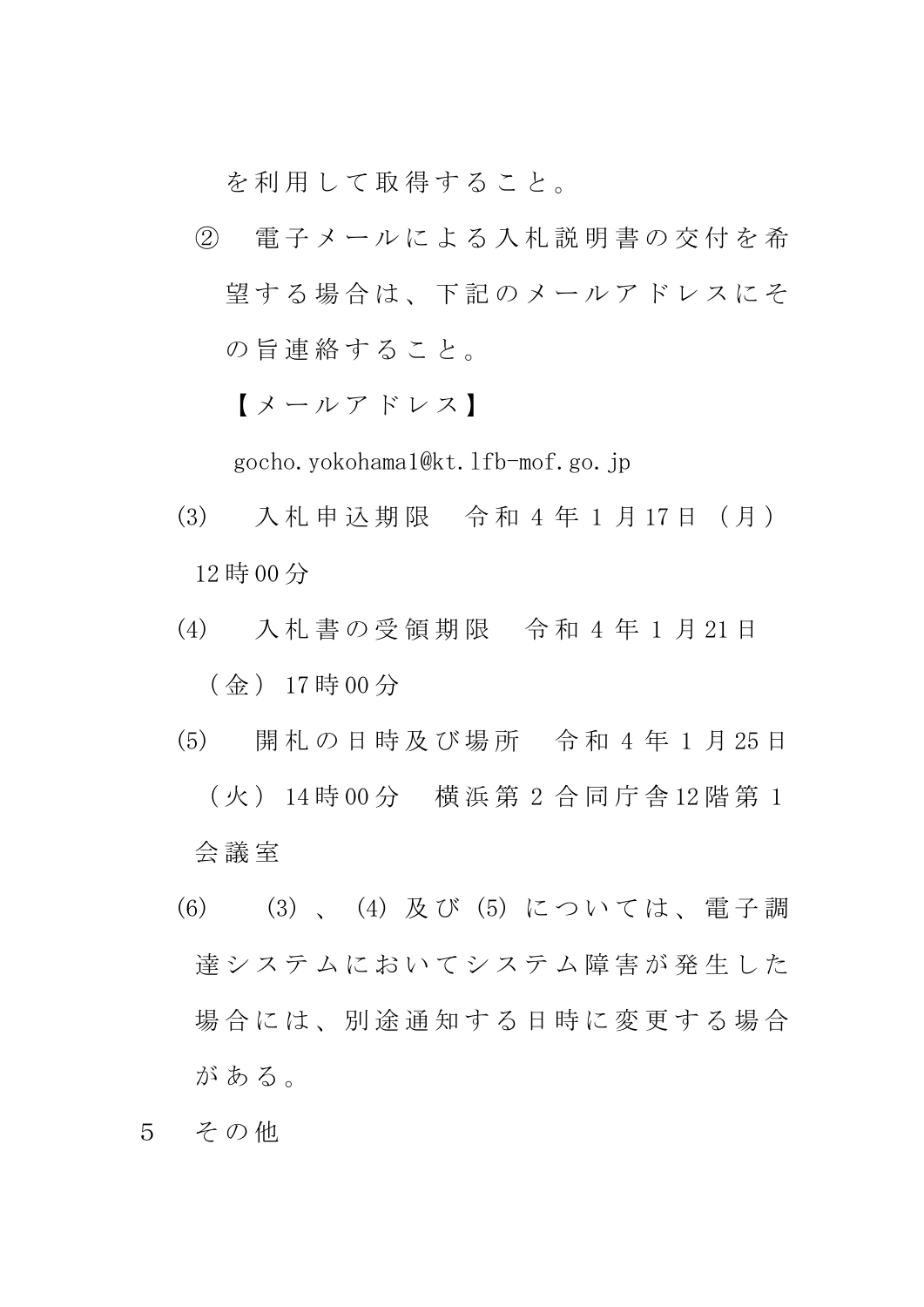(1) 入 札 及 び 契 約 手 続 に お い て 使 用 す る 言 語

及び通貨 日本語及び日本国通貨に限る。

- (2) 入 札 保 証 金 及 び 契 約 保 証 金 全 額 免 除 す
	- る 。 な お 、 契 約 保 証 金 の 免 除 に 当 た っ て は 、 落札者が契約締結の際に令和4·5·6年度 財 務 省 競 争 参 加 資 格 ( 全 省 庁 統 一 資 格 ) を 有 し て い る こ と を 条 件 と す る 。
- (3) 入 札 の 無 効 本 公 告 に 示 し た 競 争 参 加 資 格のない者の提出した入札書及び入札に関す る 条 件 に 違 反 し た 入 札 書 は 無 効 と す る 。
- (4) 契 約 書 作 成 の 要 否 要
- (5) 落 札 者 の 決 定 方 法 予 算 決 算 及 び 会 計 令 第79条の規定に基づいて作成された予定価 格の制限の範囲内で最低価格をもって有効な 入札を行った入札者を落札者とする。

(6) そ の 他 詳 細 は 入 札 説 明 書 に よ る 。 6 Summary

(1) Official in charge of disbursement of the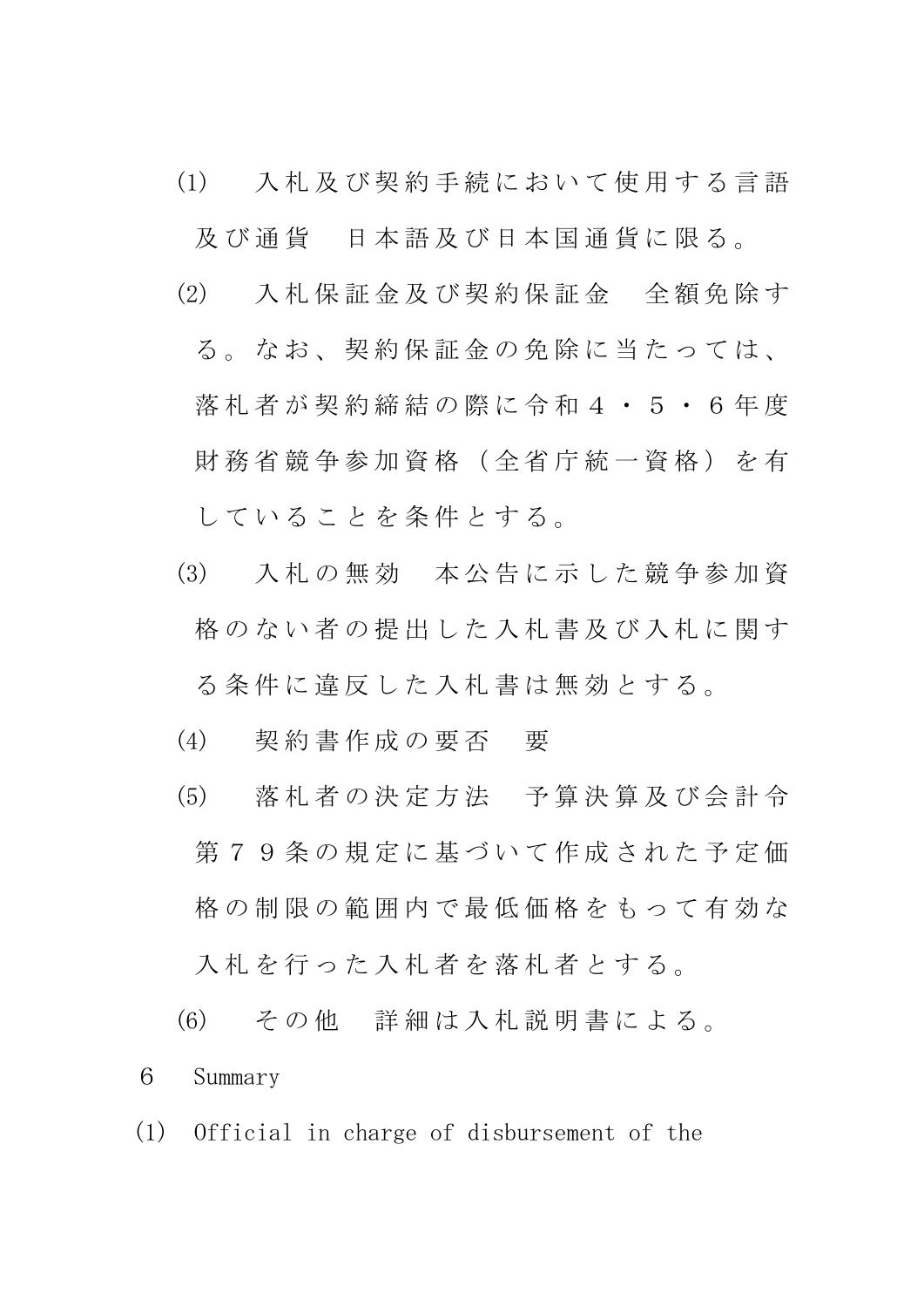procuring entity: NISHIMURA Norihito, Director of Yokohama Local Finance Office.

- (2) Classification of the products to be procured:26
	- (3) Nature and quantity of the products to be purchased:Gas to be used in Yokohama Second Common Government Offices Contracted maximum flow rate 457 ㎥/h. Estimated annual consumption  $420,600$  m<sup>3</sup>.
	- (4) Delivery period: From 1 April, 2022 through 31 March, 2023.
	- (5) Delivery place: As in the tender documentation.
	- (6) Qualifications for participation in the tendering procedures: Suppliers eligible for participating in the proposed tender are those who shall:
		- ① Not come under Article 70 of the Cabinet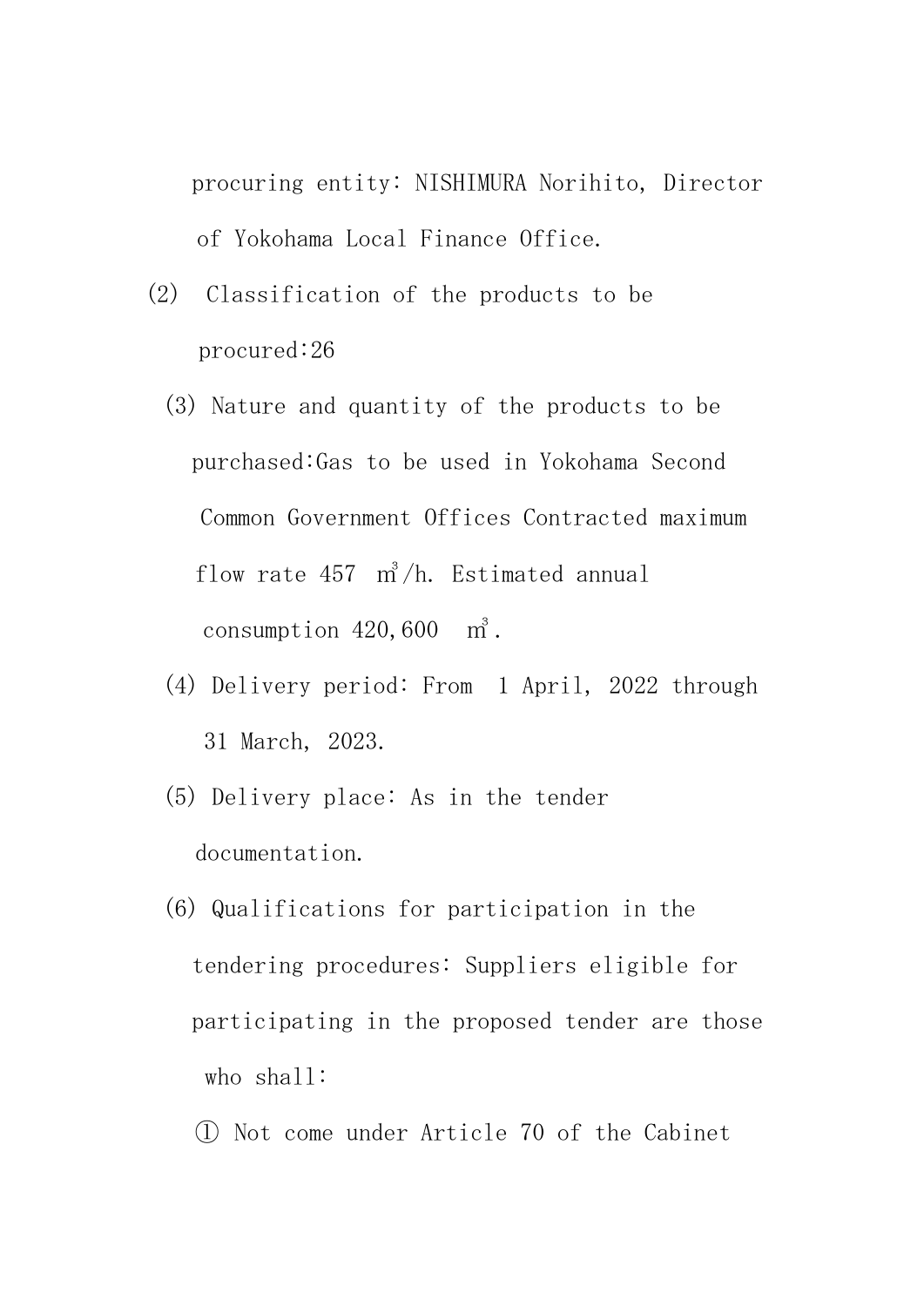Order concerning the Budget, Auditing and Accounting. Furthermore, minors, Person under Conservatorship or Person under Assistance that obtained the consent necessary for concluding a contract may be applicable under cases of special reasons within the said clause.

- ② Not come under Article 71 of the Cabinet Order concerning the Budget, Auditing and Accounting.
- ③ Have Grade A or B in Manufacturing or Selling in terms of the qualification for participating in tenders by Organizations in the Kanto- Koushinetsu area related to the Ministry of Finance (Single qualification for every ministry and agency) in the fiscal years 2019, 2020 and 2021.
- ④ Not those who are judged to be inappropriate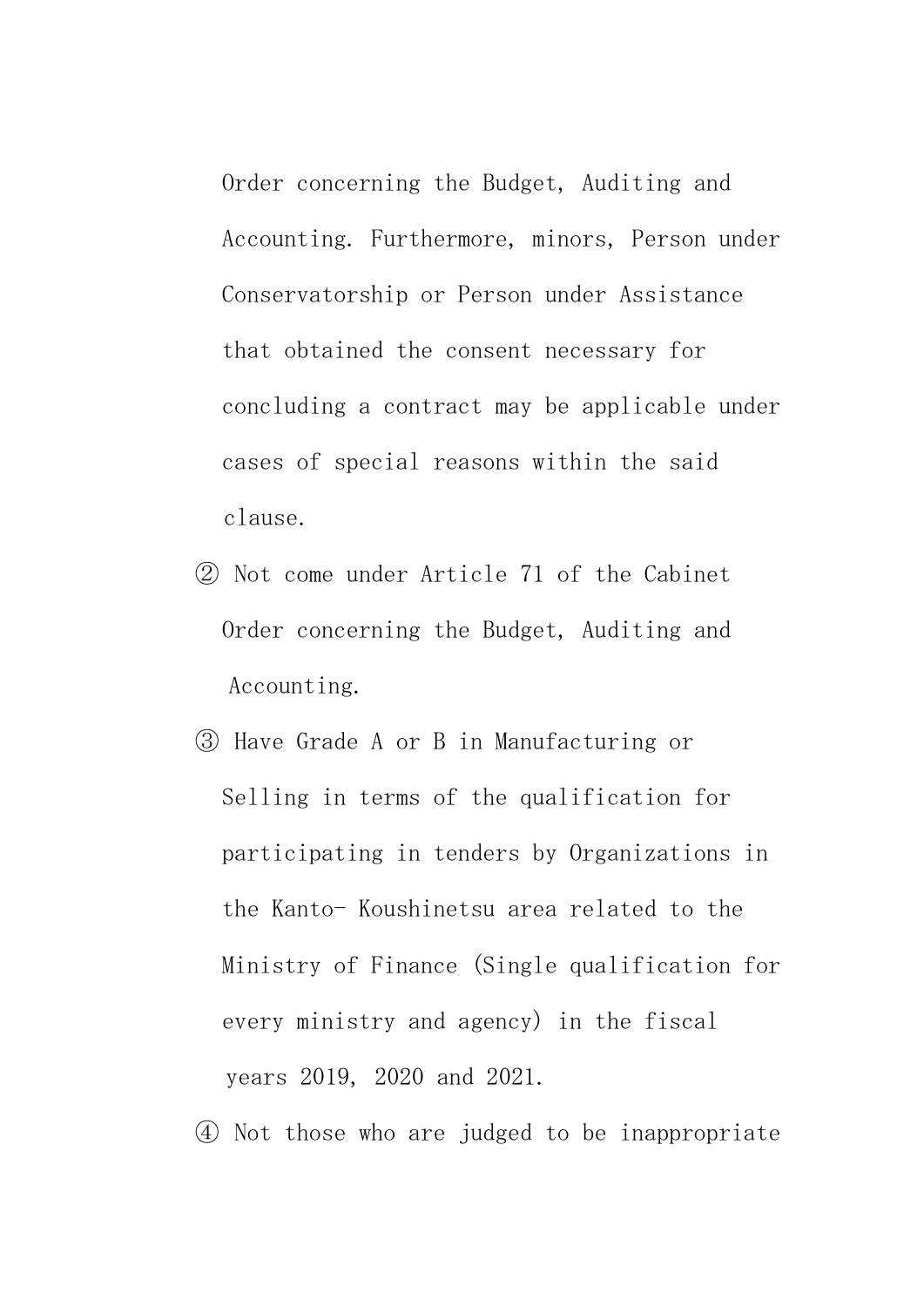as the other party to a contract on account of having violated any of the clauses of contract and illegal or unfair act previously made with an official in charge of any of the relevant local bureaus, or branch bureaus, or divisions, or offices.

- ⑤ Have not received suspension of designated contractor status, etc. from any ministry or agency (including person specially qualified by officials in charge of disbursement of the procuring entity).
- ⑥ Have permission to be a gas retailer in accordance with Article 3 of the Gas Utility Industry Law.
- ⑦ Be a person who took a grant of a tender manual.
- ⑧ Submit a document of a system to prove their ability to supply the system concerned and